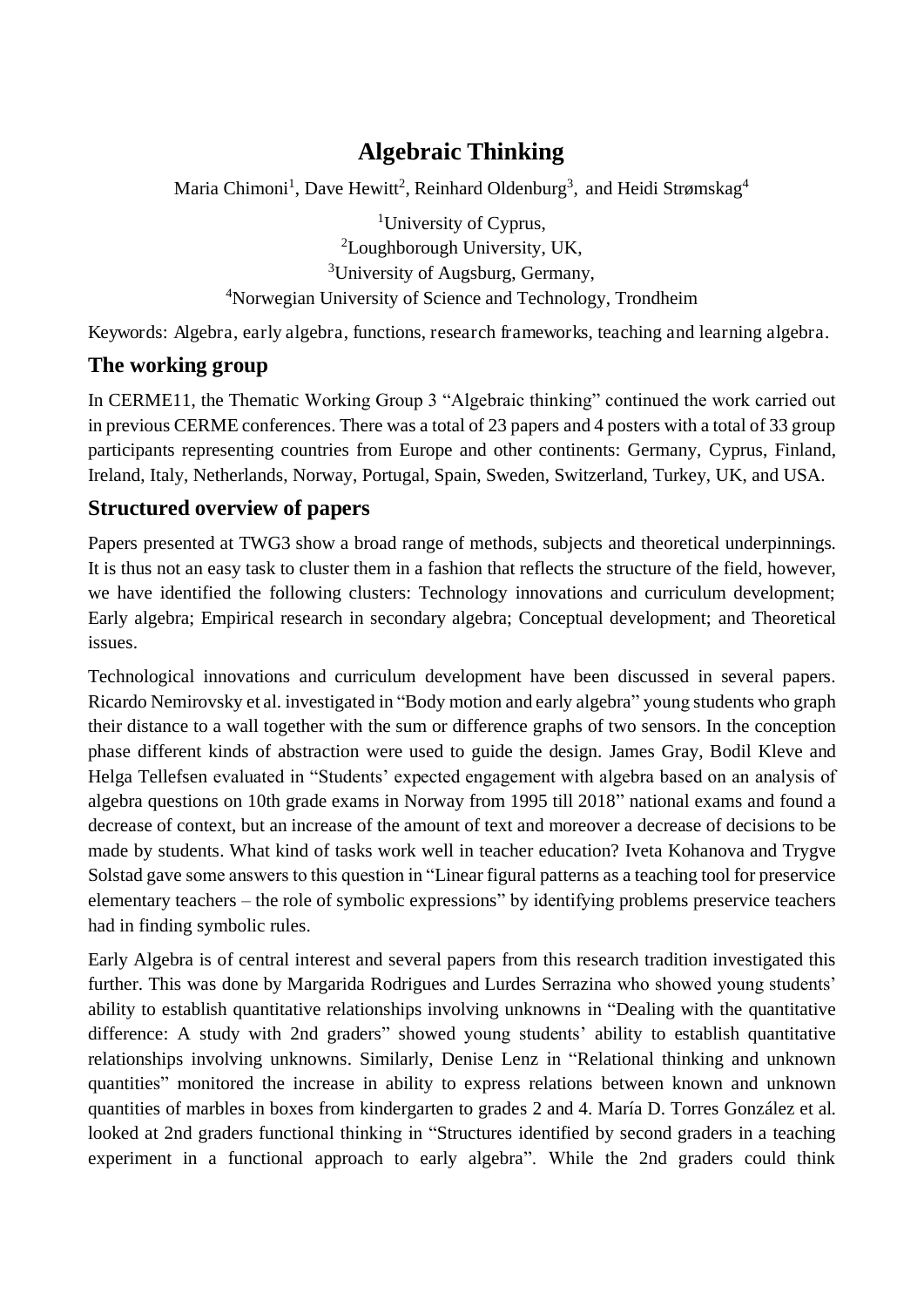symbolically, they also had the tendency to stick to the structural form (e.g.  $x+x$ ) that reflected the original problem structure. Eder Pinto et al. in "Representational variation among elementary grade students: A study within a functional approach to early algebra" found that the variety of types of representations used by students was wider when they worked with specific values than with the general case. Thus, the importance of teaching representations explicitly was highlighted. Anna-Susanne Steinweg reported on an unusual experiment in "Short note on algebraic notations: First encounter with letter variables in primary school" where she found that about one out of six primary school pupils without any introduction to formal algebra could spontaneously interpret algebraic expressions for figural patterns in a sensible way.

Empirical research in secondary algebra formed another cluster. Mara Otten et al. showed in "Fifthgrade students solving linear equations supported by physical experiences" that the use of a physical balance can improve performance in solving systems of linear equations. In "Students in 5th and 8th grade in Norway understanding of the equal sign", Hilde Opsal showed that the operational understanding of the equal sign still dominates in 5th and even the 8th grade. Per Nilsson and Andreas Eckert showed exactly what the title "Time-limitation and colour-coding to support flexibility in pattern generalization tasks" indicates. Marios Pittalis and Ioannis Zacharias in "Unpacking 9th grade students' algebraic thinking" and Maria Chimoni et al. in "Investigating early algebraic thinking abilities: A path model" both performed confirmatory factor analysis to bring out the structure of algebraic competence. The first paper found that functional thinking and meta-algebra (e.g. proving) are similar, so they concluded that there are three components: generalized arithmetic, transformational ability and meta-algebra. The second paper mainly agreed but used modeling as a third factor. Obviously, this asks for unification. On College level, Claire Wladis et al. in "Relationships between procedural fluency and conceptual understanding in algebra for postsecondary students" showed by latent class analysis that college students showing procedural fluency in standard problem contexts still often lack deeper conceptual understanding.

Next is the group of papers on conceptions and conceptual development. Joana Mata-Pareira and João Pedro da Ponte documented how abductive reasoning can be triggered in "Enhancing students' generalizations: a case of abductive reasoning". The context was that of students solving linear equations and discovering the fact that not all of them have solutions. Peter Kop et al. in "Graphing formulas to give meaning to algebraic formulas" used graph drawing by hand and card sorting to improve recognition of function types and graph features and qualitative reasoning about functions. For younger students, Eva Arbona et al. in "Strategies exhibited by good and average solvers of geometric pattern problems as source of traits of mathematical giftedness in grades 4-6" found that a variety of factors influence the way students solve problems. Simon Zell noted student's inflexibility in performing algebraic tasks and gave in "Provoking students to solve equations in a content-oriented fashion and not using routines" not only empirical evidence, but also suggested how tasks can be used to improve on this.

Several papers considered theoretical issues. Dave Hewitt's contribution "Never carry out any arithmetic" argued for more complex examples where learners are discouraged from counting and instead are urged to identify structure in figures. Cecilia Kilhamn and Kajsa Bråting, in "Algebraic thinking in the shadow of programming", reported on ideas to implement computational thinking in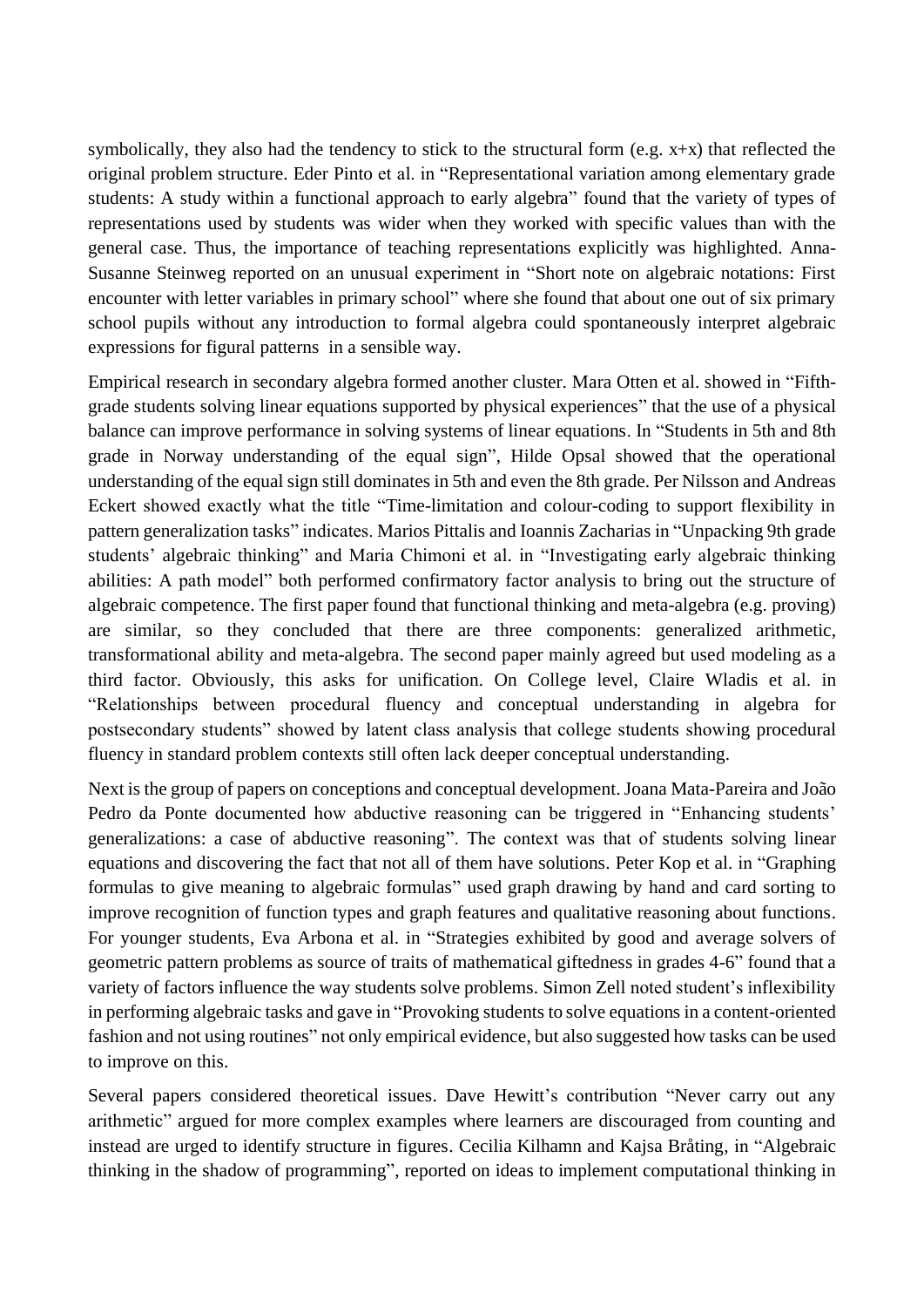school and especially use programming in algebra and algebraic thinking in the Swedish mathematics curricula. While these activities are computer oriented, for Christof Weber in "Comparing long division and log division algorithms as a way to understand them" the important aspects of algorithms were the insight they provide and the mental models they formulate. Norbert Oleksik considered in "Transforming equations equivalently? – Theoretical considerations of equivalent transformations of equations" different mental models of equivalence relations based on the German tradition of 'Grundvorstellungen' and Tall's notions of concept image and concept definition. Reinhard Oldenburg, in "A classification scheme for variables", started from the idea to differentiate Grundvorstellungen further according to the linguistic categories of syntax, semantics and pragmatics and claims that there are different kinds of variables (e.g. container vs. reference) that can be identified using these lenses.

### Outlook

The discussions in the group identified several questions that cannot be answered in a satisfactory manner based on the current state of research. An eclectic sample of these questions may give an idea about this and may provide motivation for further research.

Figural patterns remain an active domain of investigation. Yet, many discussions showed that not all aspects are understood well enough to guarantee consensus between researchers. One question concerned what kind of tasks might be motivating for what kind of students. Another, and intensively discussed, question concerned the structuring process and how it can be supported. Papers presented at TWG3 already provided important insights in this but still a deeper understanding would be helpful, e.g. concerning the transformation from the visual structure to the algebraic structure.

Work is still going on to build a competence model of algebraic thinking that can be tested by confirmatory factor analysis. Especially Kaput's model (2008) attracted researchers and proved to be a good basis for empirical research (with slight modification). It would be interesting if this model can also be confirmed with college level students.

How are continuous and discrete relations related? We had papers that investigated how students dealt with relations of the form  $a - b = 1$  both in a discrete context (number of marbles in boxes) and in a continuous application (distance measurement). So the question arises, if the same logical structure extends to students' thinking so that students who master one of these domains will also perform well in the other domain and if training in one can boost understanding in the other.

What benefits do algorithms and programming provide for algebra? After the Logo and Basic period the interest in programming in math education declined partly in reaction to research that showed mostly disappointing (but maybe from too high expectations) effects on algebraic understanding. But now there are several reasons to reinvestigate the issue. First, in several countries programming entered the curriculum for reasons outside of mathematics and this offers opportunities for linking the two subjects without the demand on mathematics to invest time to introduce programming. We had a report on ongoing work in Sweden that explores the possibilities. As many approaches are possible, research needs to investigate them and identify more effective ones. Second, tools are more sophisticated today and hence one might expect students to have less frustrating experiences. And third, the view on algorithms today is more elaborate. On the one hand, they are part of the bigger